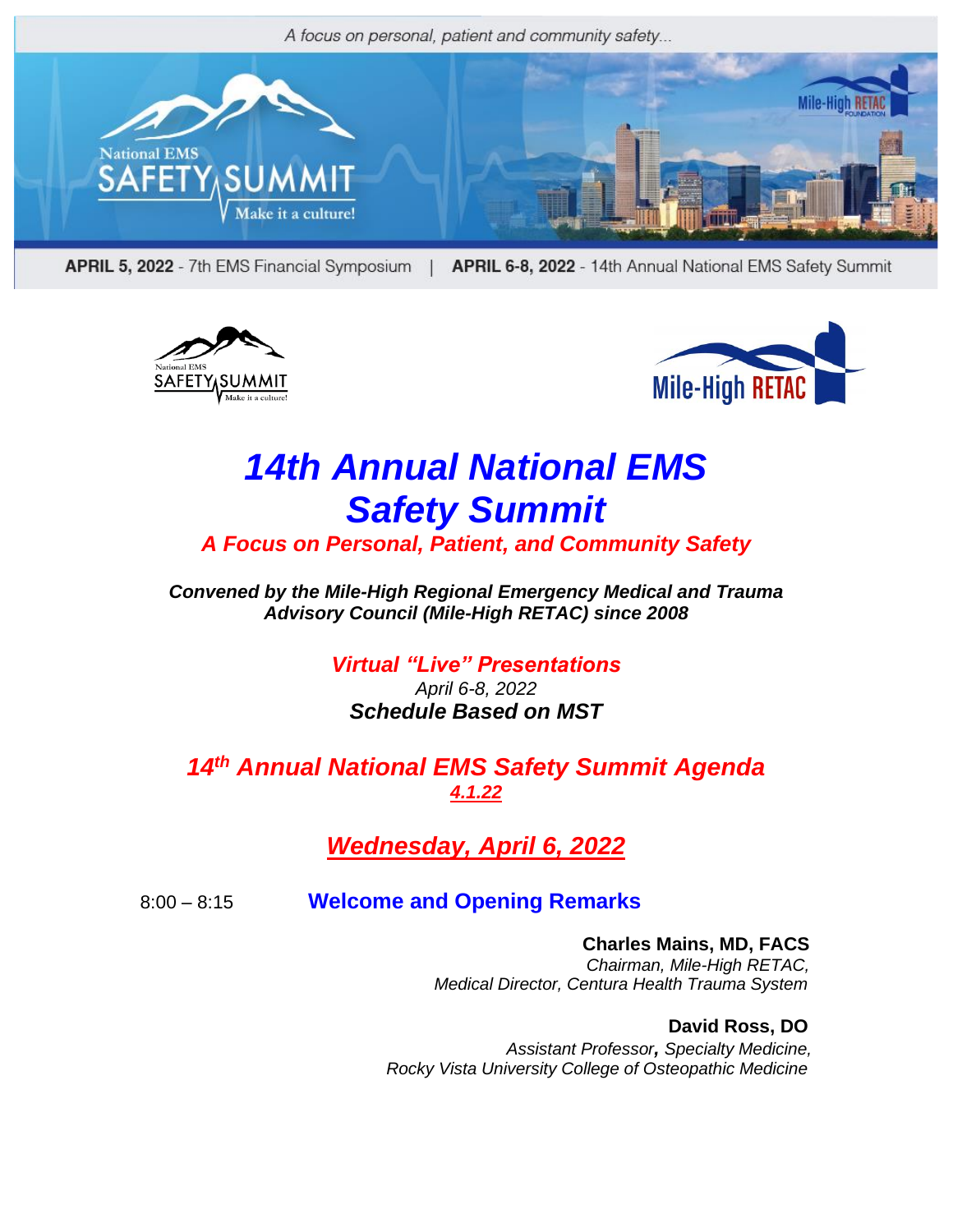| $8:15 - 9:15$   | <b>Leadership in Safety</b>          |                                                                                                                      |
|-----------------|--------------------------------------|----------------------------------------------------------------------------------------------------------------------|
|                 |                                      | <b>Chris Cebollero</b><br>Cebollero & Associates Consulting Group President/CEO                                      |
|                 |                                      |                                                                                                                      |
| $9:15 - 9:30$   | <b>Break</b>                         |                                                                                                                      |
| $9:30 - 10:30$  | <b>System</b>                        | <b>Building a Comprehensive Safety Management</b>                                                                    |
|                 |                                      | Jeffrey White, MS, CHSP, MTSP-C, FP-C<br>HealthNet Aeromedical Director of Safety, Safety Officer                    |
| $10:30 - 10:35$ | <b>Vendor Presentation</b>           | <b>Kevin Tapply</b><br>Senior Sales Executive, ACETECH                                                               |
| $10:35 - 10:45$ | <b>Break</b>                         |                                                                                                                      |
| $10:45 - 10:50$ | <b>Bryan Fass Memorial Lecture</b>   | Debbie Wierzbicki<br>Sister of Bryan Fass                                                                            |
| $10:50 - 11:50$ | <b>Designing Your Next Ambulance</b> | <b>Considerations for Safety and Efficiency in</b><br>A J Heightman, MPA, EMT-P<br><b>Cambridge Consulting Group</b> |
| $11:50 - 11:55$ | <b>Vendor Presentation</b>           | <b>Perry Kamel</b><br>Founder & CEO, DNA VIBE, LLC                                                                   |
| $11:55 - 12:30$ | <b>Lunch Break</b>                   |                                                                                                                      |
| $12:30 - 1:30$  | <b>Data Driven Driving Safety</b>    | Justin Koper, MS, CSP, MTSP-C, FP-C<br><b>HealthNet Aeromedical Safety Officer</b>                                   |
| $1:30 - 1:35$   | <b>Vendor Presentation</b>           | <b>Stryker Video</b>                                                                                                 |
| $1:35 - 1:45$   | <b>Break</b>                         |                                                                                                                      |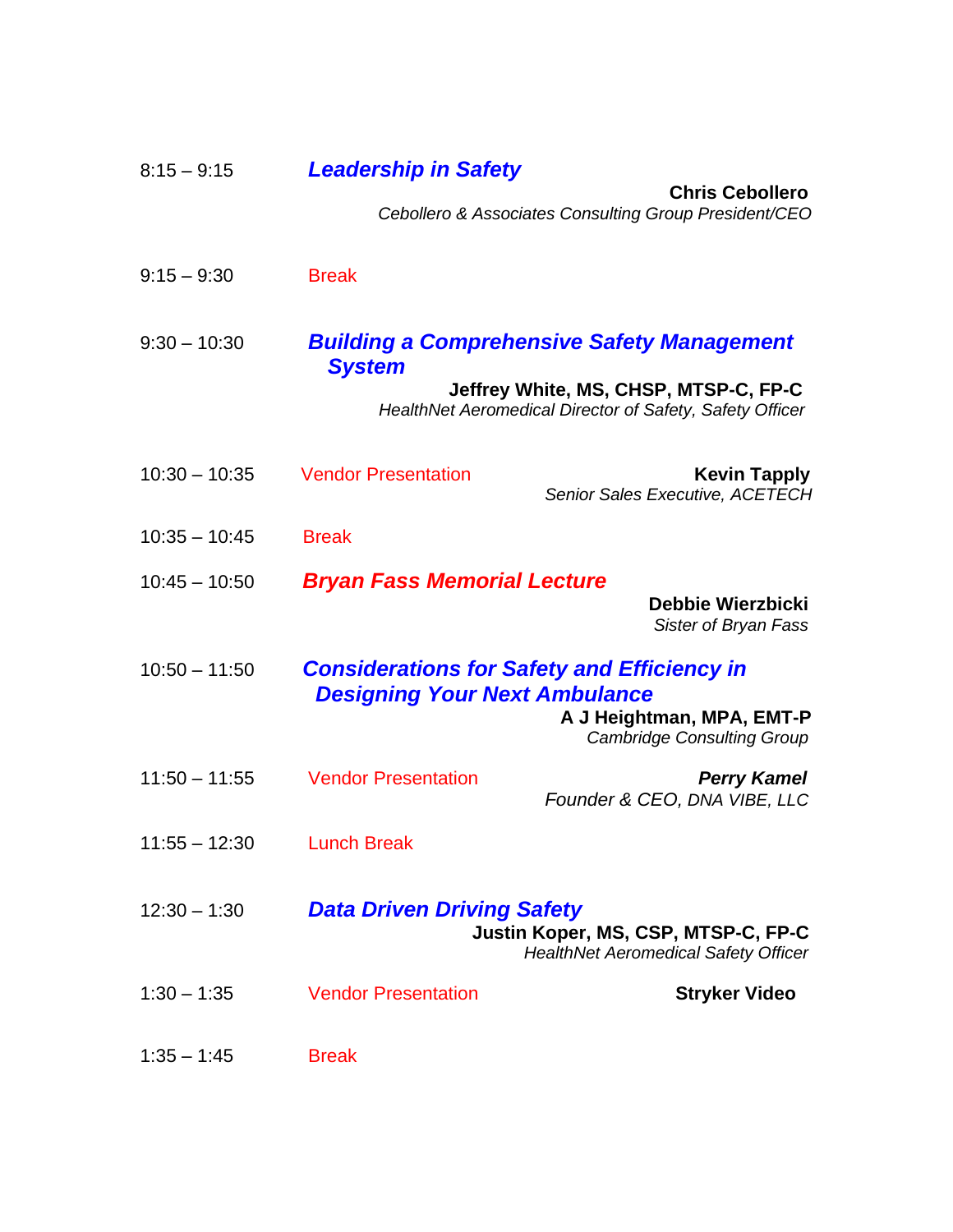| $1:45 - 2:45$ | <b>Psychology of Safety</b><br>Jeffrey White, MS, CHSP, MTSP-C, FP-C       |                                                                                             |
|---------------|----------------------------------------------------------------------------|---------------------------------------------------------------------------------------------|
| $2:45 - 2:50$ | <b>Vendor Presentation</b>                                                 | <b>Mickey Schulte</b><br><b>Executive Director, Savvik</b>                                  |
| $2:50 - 3:00$ | <b>Break</b>                                                               |                                                                                             |
| $3:00 - 4:00$ | <b>Simulation</b>                                                          | <b>Implementing Safety Regulations in Healthcare</b>                                        |
|               |                                                                            | Joseph Slattery, AAS, NRP, CHSE<br>Assistant Director, Mercer University School of Medicine |
| $4:00 - 4:10$ | <b>Break- Grab Your Drink!</b>                                             |                                                                                             |
| $4:10 - 4:30$ | <b>Safety on Tap- Daily Best Practices &amp; Closing</b><br><b>Remarks</b> |                                                                                             |
|               |                                                                            | <b>David Ross</b>                                                                           |

### *Thursday, April 7, 2022*

| 8:00            | <b>Welcome</b>                                                                                                                                                         | <b>David Ross</b>                                                 |
|-----------------|------------------------------------------------------------------------------------------------------------------------------------------------------------------------|-------------------------------------------------------------------|
| $8:05 - 9:00$   | <b>Reducing Light and Siren Use by EMS:</b><br><b>Recommendations for Safety</b><br>Douglas Kupas, MD, EMT-P, FAEMS<br><b>Medical Director, Geisinger EMS</b>          |                                                                   |
| $9:00 - 9:15$   | <b>Break</b>                                                                                                                                                           |                                                                   |
| $9:15 - 10:00$  | <b>Reducing Lights and Siren Use by EMS- How Do</b><br><b>We Tell the Politicians and the Public?</b><br>David McGowan, MSc, ASHM<br><b>Senior Consultant, ACETECH</b> |                                                                   |
| $10:00 - 10:05$ | <b>Vendor Presentation</b>                                                                                                                                             | <b>Cara McCoy</b><br><b>Customer Success Specialists, Pulsara</b> |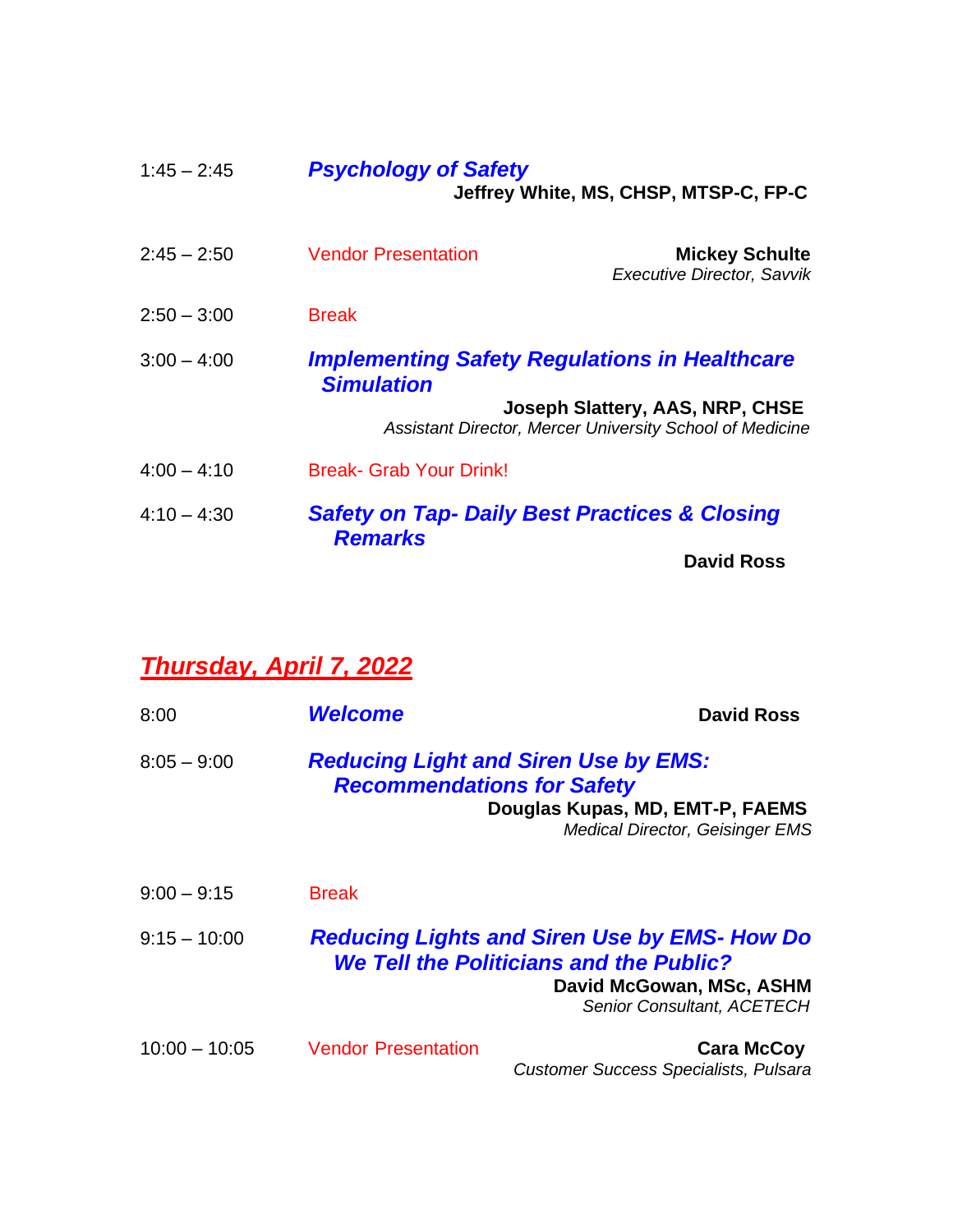| $10:05 - 10:15$ | <b>Break</b> |
|-----------------|--------------|
|-----------------|--------------|

#### 10:15 – 11:45 *How We Evacuated Two Hospitals Amidst Colorado's Epic Marshall Fire – Managing the Chaos, Being Okay with Being Uncomfortable, and Using Relationships*

| Dr. Jason Roosa                                                                    |
|------------------------------------------------------------------------------------|
| <b>EMS Medical Director, SCL and North Metro Fire Rescue</b>                       |
| <b>Mark Daugherty, Paramedic</b>                                                   |
| <b>Chief of Emergency Medical Services</b>                                         |
| <b>North Metro Fire Rescue</b>                                                     |
| Paul Johnson, Paramedic                                                            |
| Mountain View Fire, Chief of EMS                                                   |
| Chris Mailliard, Firefighter, Paramedic (Retired)                                  |
| <b>Emergency Manager Avista Adventist Hospital</b>                                 |
| Safety Officer & Emergency Manager St. Anthony North Hospital                      |
| Michelle Deland, MA, CO-CEM, MEP                                                   |
| Executive Director, North Central Region Healthcare Coalition, Trailhead Institute |

| $11:45 - 11:50$ | <b>Vendor Presentation</b><br>Path4EMS, Annie Klein<br>Manager, Communications & Program Outreach,<br><b>Peer Assistance Services</b><br><b>Timothy Petreit</b>                                           |
|-----------------|-----------------------------------------------------------------------------------------------------------------------------------------------------------------------------------------------------------|
| $11:50 - 12:30$ | Peer Assistance Coordinator, CDPHE<br><b>Lunch Break</b>                                                                                                                                                  |
| $12:30 - 1:15$  | <b>The First Responder Fitness Epidemic</b><br><b>Theodore Stern</b><br>11 Year LEO, Supervisor, Health and Fitness Coach,<br><b>Personal Trainer</b><br>Fit Responder Training, President/CEO/Head Coach |
| $1:15 - 1:30$   | <b>Break</b>                                                                                                                                                                                              |
| $1:30 - 2:15$   | <b>First Responder Fitness Solutions</b><br><b>Theodore Stern</b>                                                                                                                                         |
| $2:15 - 2:20$   | <b>Vendor Presentation</b><br><b>Rick Binder</b><br>Director of Sales and Marketing, Binder Lift, LLC                                                                                                     |
| $2:20 - 2:30$   | <b>Break</b>                                                                                                                                                                                              |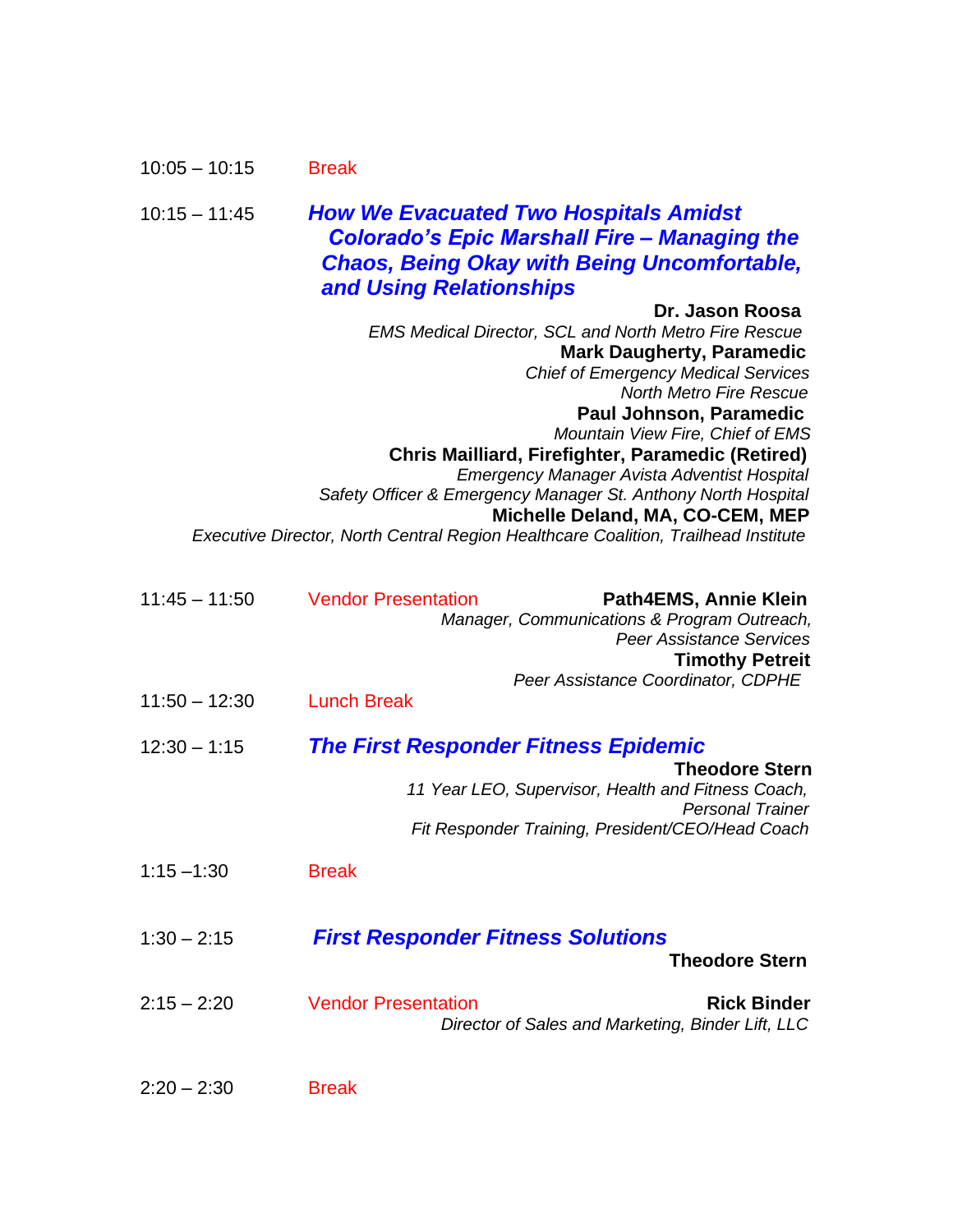| $2:30 - 3:30$ | <b>Safety, Fast-Track Triage &amp; Transportation Tips</b><br>for Active Shooter & Mass Casualty Incidents<br>A J Heightman                                                                                                                                                                      |
|---------------|--------------------------------------------------------------------------------------------------------------------------------------------------------------------------------------------------------------------------------------------------------------------------------------------------|
| $3:30 - 3:45$ | <b>Break</b>                                                                                                                                                                                                                                                                                     |
| $3:45 - 4:45$ | <b>How to Get Insurance Companies to Pay for</b><br><b>Safety Initiatives</b><br>Ariel Jenkins, Certified Safety Professional, MBA,<br>Associate in Risk Management - Public Entity,<br>Associate in Enterprise-Wide Risk Management<br>Safety National, Assistant Vice President- Risk Services |
| $4:45 - 4:55$ | <b>Break- Grab Your Drink!</b>                                                                                                                                                                                                                                                                   |
| $4:55 - 5:15$ | <b>Safety on Tap: Daily Best Practices &amp; Closing</b><br><b>Remarks</b>                                                                                                                                                                                                                       |

**David Ross**

## *Friday, April 8, 2022*

| 8:00           | <b>Welcome</b>                                                                                                   | <b>David Ross</b>                                                             |
|----------------|------------------------------------------------------------------------------------------------------------------|-------------------------------------------------------------------------------|
| $8:05 - 9:00$  | "Danger in Numbers:" Crowd Dynamics and<br><b>Safety for EMS</b>                                                 |                                                                               |
|                | Monmouth County Sherriff's Office, Deputy EMS Coordinator<br>New Jersy EMS Task Force, Safety Module Manager 503 | <b>Andrew T. Caruso, NREMT</b><br>Safety Consultants, LLC, Founder, President |
| $9:00 - 9:15$  | <b>Break</b>                                                                                                     |                                                                               |
| $9:15 - 10:00$ | <b>Conducting a Legally Valid Investigation</b>                                                                  | Matthew R. Streger, Esq., MPA, NRP<br>Attorney at Law, Keavney & Streger, LLC |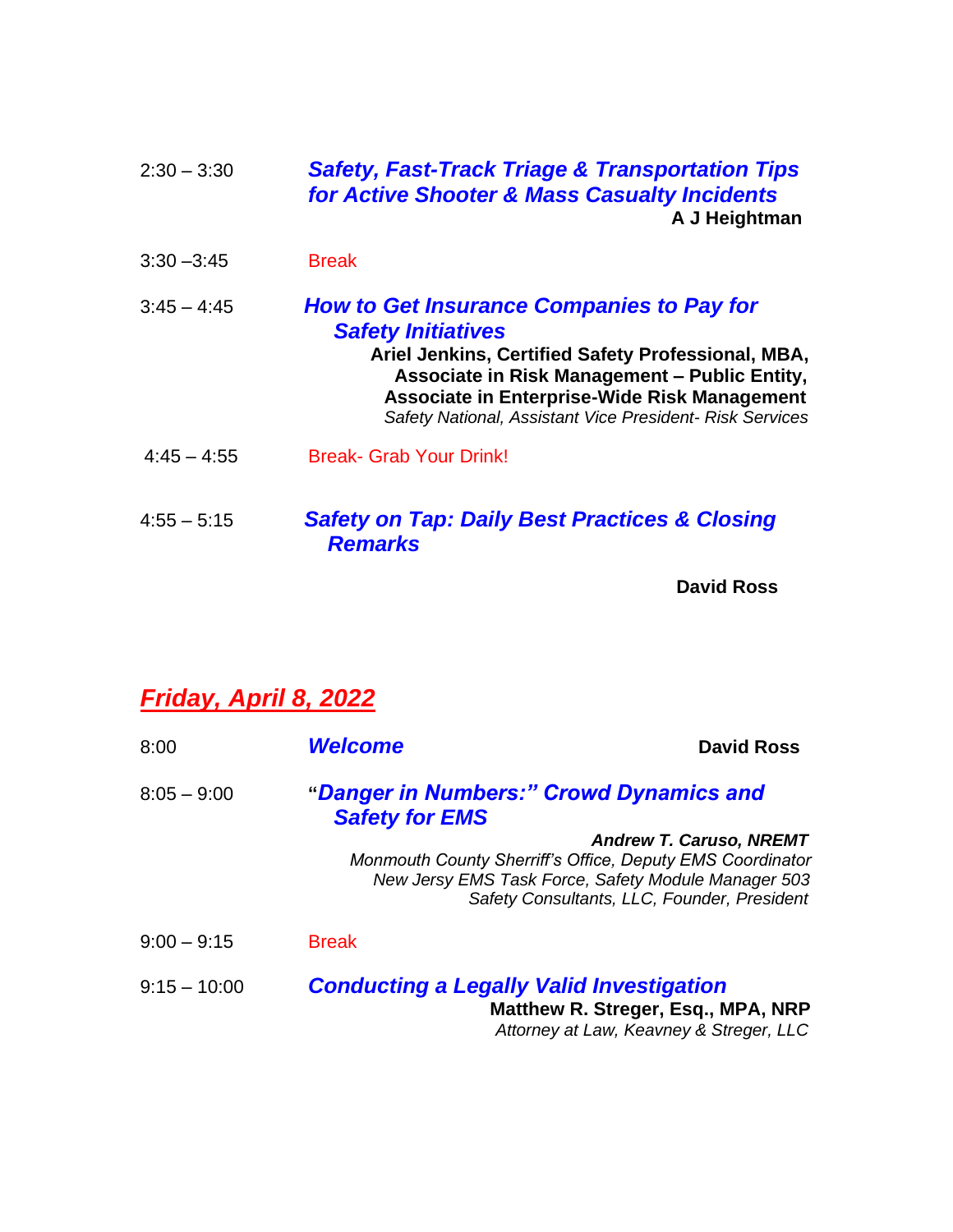| $10:00 - 10:05$ | <b>Vendor Presentation</b>                                                                                                                                 | Daniel Crampton & Ann Rush<br>Co-Founders, Code: Status 4, Inc                       |
|-----------------|------------------------------------------------------------------------------------------------------------------------------------------------------------|--------------------------------------------------------------------------------------|
| $10:05 - 10:15$ | <b>Break</b>                                                                                                                                               |                                                                                      |
| $10:15 - 11:15$ | and Concerns!                                                                                                                                              | <b>Body Worn Camera's in Fire/EMS Pro's, Con's,</b>                                  |
|                 |                                                                                                                                                            | Jason Brooks, BAS, EMT-P, I/C<br>DT4EMS, LLC President/CEO                           |
| $11:15 - 11:20$ | <b>Vendor Presentation</b>                                                                                                                                 | <b>Karl Kirschstein</b><br>Sales Representative, Braun Northwest, Inc.               |
| $11:20 - 11:30$ | <b>Break</b>                                                                                                                                               |                                                                                      |
| $11:30 - 12:30$ | "We've Got to Get Out of This Place;"<br><b>Evacuation of Healthcare Facilities</b><br><b>Andrew T. Caruso, NREMT</b>                                      |                                                                                      |
| $12:30 - 1:00$  | <b>Lunch Break</b>                                                                                                                                         |                                                                                      |
| $1:00 - 1:45$   | the Criminalization of Medicine                                                                                                                            | <b>Overreach or Unprecedented: An Analysis of</b><br>Matthew Streger, Esq., MPA, NRP |
| $1:45 - 1:50$   | <b>Vendor Presentation</b>                                                                                                                                 | <b>Robyn Wolverton</b><br>Trauma Program Outreach Manager                            |
| $1:50 - 2:00$   | <b>Break</b>                                                                                                                                               |                                                                                      |
| $2:00 - 3:00$   | <b>Three Practical Strategies for Reducing Errors</b><br>and Building Resilience in EMS<br>Jake Mazulewicz, Ph.D.<br>JMA Human Reliability Strategies, LLC |                                                                                      |
| $3:00 - 3:15$   | <b>Break</b>                                                                                                                                               |                                                                                      |
| $3:15 - 4:15$   | <b>Challenging Your Clinical Boundaries &amp; EMS</b><br><b>Service Delivery Approach</b>                                                                  |                                                                                      |
| $4:15 - 4:25$   | <b>Break- Grab Your Drink!</b>                                                                                                                             | A J Heightman                                                                        |